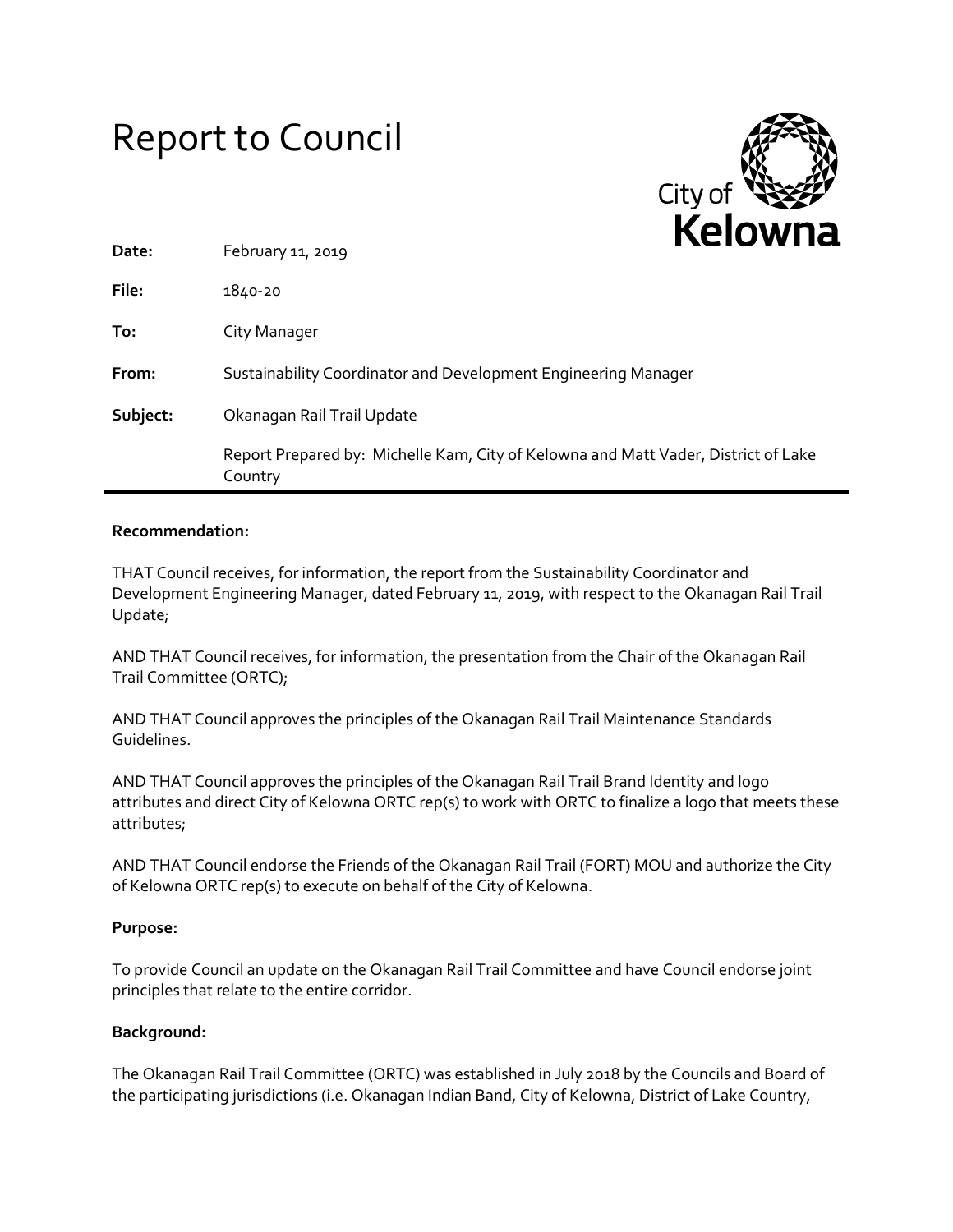Regional District of North Okanagan, District of Coldstream, City of Vernon). The establishment of this committee is the function of the natural progression from acquisition (IAT Interjurisdictional Acquisition Team) to development (IDT Interjurisdictional Development Team) to coordination (ORTC Okanagan Rail Trail Committee). The ORTC is responsible for the joint coordination of activities related to the planning, development, maintenance and use of the corridor.

# **STATUS REPORT ON COMMITTEE RESPONSIBILITIES**

The Councils and Board endorsed Terms of Reference for the Okanagan Rail Trail Committee (ORTC) and identified a number of specific responsibilities, or tasks, of the Committee. In order to properly address the breadth of tasks assigned to it, the Committee has conducted an exercise to prioritize its performance of these tasks, based on the outcome of the elected leaders' session in November 2017. The order of tasks presented in this status report is reflective of this prioritization. As tasks are successfully completed they will be recommended to the Councils/Board for consideration as appropriate.

## 1) Maintenance Standards

The jurisdictions seek a standard or level of maintenance that is common to the entire corridor. A Maintenance Standards manual has been prepared cooperatively by the owner jurisdictions (i.e. City of Kelowna, District of Lake Country and Regional District of North Okanagan), and has been reviewed and acceptance by the Committee.

The purpose of the Maintenance Standards manual is to establish a consistent standard for the physical condition, intended function and environmental quality of the Okanagan Rail Trail Corridor for the transportation, recreation and health benefits of its intended uses.

The principles of the manual include the following:

- Each owner be responsible for the funding, coordinating and execution of maintenance activities for that section of the corridor within their jurisdiction.
- Conform to these standards within the legislated parameters of the Community Charter, the Local Government Act and other applicable legislation.
- There are unique circumstances along the length of the corridor that may warrant an approach or practice that is not consistent or is different.
- Where there is a conflict between these standards and the standard or practice of an owner jurisdiction, the standard or practice to be followed shall be at the discretion of that owner jurisdiction.
- Work within the organizational capacity and financial resources available, and within the official policies of your organization.
- Plan maintenance activities so that work is completed before minor issues grow into major concerns.
- For developed park land within the corridor, follow the owner jurisdiction's maintenance and operation standard for that type of park land.
- As possible, coordinate trail maintenance activity with appropriate site conditions and least sensitive impacts to environmental values, abutting agricultural operations and adjacent land uses.
- Coordinate trans-boundary maintenance issues and activities with adjacent corridor owners to foster a consistent standard and minimize impacts to trail uses events on the corridor.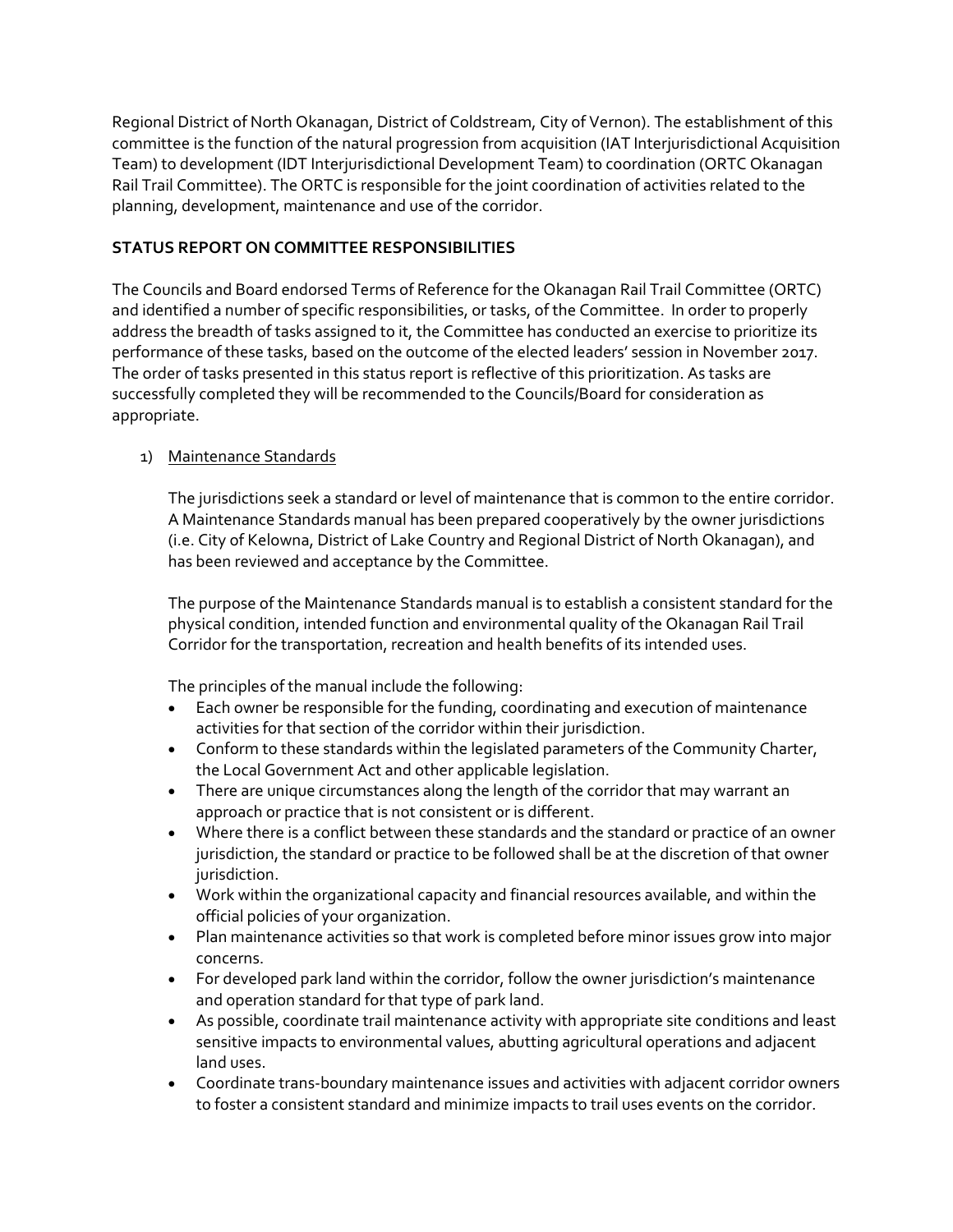- Management personnel from the owner jurisdiction maintenance and operation departments will meet annually in the summer to discuss coordination of activities and changes or updates to these standards.
- Make changes or updates to this standard as required, on an annual basis. Changes and updates shall be approved by the Okanagan Rail Trail Committee.

## 2) Acquisition of Additional Lands

The owner jurisdictions have had specific opportunities to acquire additional sections of corridor land for the rail trail. There are two sections of recently acquired trail:

- Kelowna: Between Gordon Drive and Manhattan Drive (approx 1.5 km); also known as the Weddell Place acquisition. This section was secured from CN Rail in summer 2018 and has been constructed to the basic gravel standard that the trail was built to in the District of Lake Country and in the North Okanagan Regional District. This new section provides access from the end of the original purchase into downtown Kelowna.
- Coldstream: Between Mile 88 and College Way (approx 0.7 km). The acquisition of this section of corridor is in process. When complete it will provide access from the end of the original purchase (at CN mile marker 88) to pedestrian and bicycle facilities on College Way and Kalamalka Lake Rd. Construction of this section will begin after the acquisition is finalized.

## 3) Event Management

The Committee is working with owner and stakeholder jurisdiction staff regarding the management of events; a set of guidelines regarding event usage on the rail trail and a process for event coordination, approvals, fees, and implementation. A recommended management plan is being prepared and is scheduled to come to the owner Councils and Board for endorsement in 2019.

## 4) Addition to Reserve – IR#7 Duck Lake

The Department of Indigenous Services Canada is facilitating the transfer of corridor ownership from CN Rail to the Government of Canada and deemed the lands for the use and benefit of the Okanagan Indian Band, through the federal Addition to Reserve (ATR) process. The timing of this federal ATR process is projecting completion in late 2019 or early 2020. Construction and public use of the rail trail through IR#7 Duck Lake would not occur until after this process is complete and is also subject to OKIB affirming participation in the Rail Trail including public access to the lands.

## 5) Joint Services

Per the terms of reference, the Committee will report back to the Councils and Board with recommendations regarding the joint provision of services. Currently, based on the Committee's review, no joint provision of services is being recommended. The work to date has provided a path that coordinated standards and processes, rather than joint provision of services, and is believed to be more beneficial as it respects the decision-making responsibilities of the individual organizations, Councils and Board.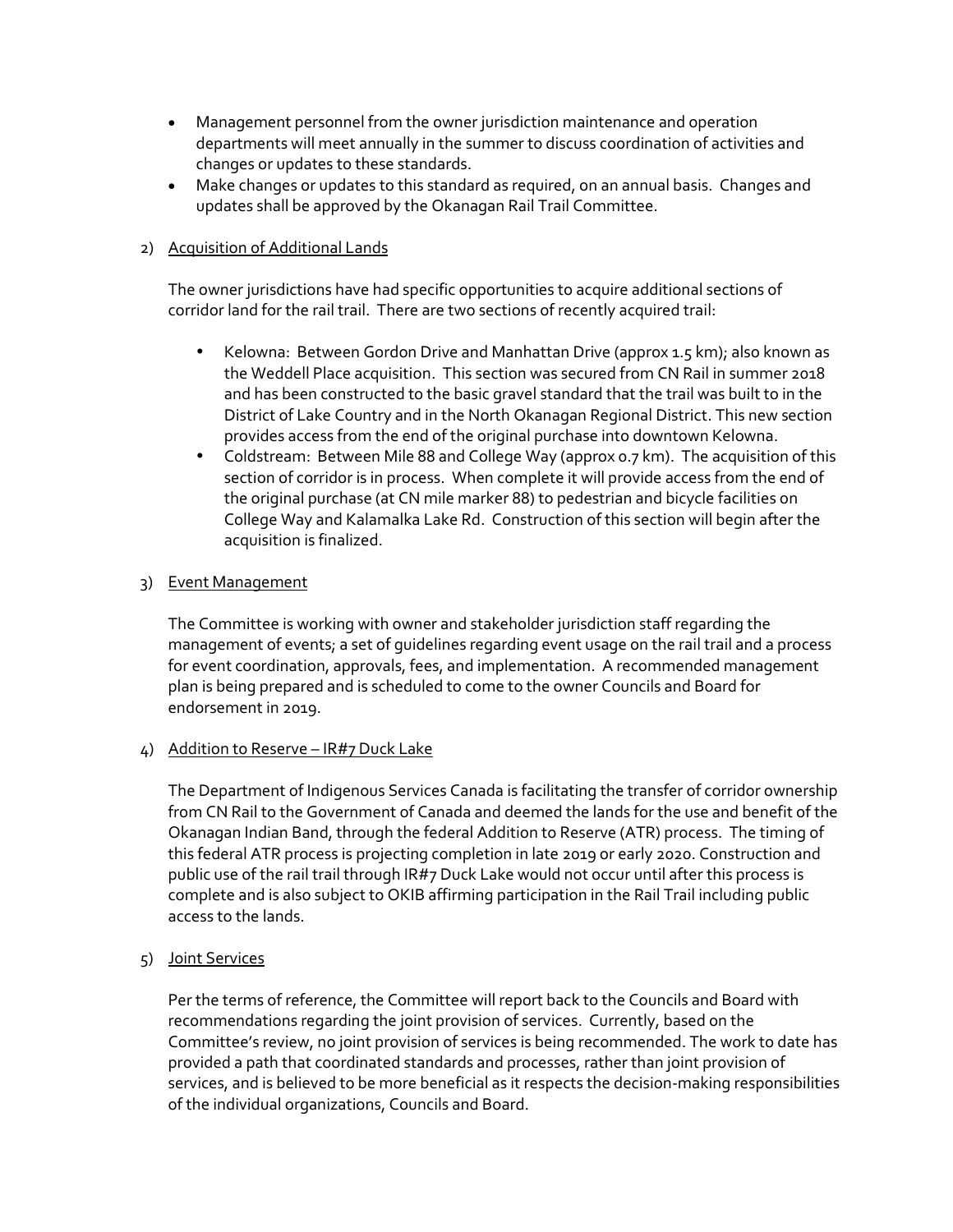### 6) Third Party Access

The jurisdictions seek to have a coordinated and consistent approach in dealing with applications from third parties for access to, across or along the corridor. In order to address accesses that were in place prior to purchase of the corridor, the Committee and respective staff of the owner jurisdictions have been using a common template for crossing agreements and easements where appropriate.

### 7) Additional Facilities

Each owner group is undertaking planning for future facilities within their jurisdiction that will support or enhance use of the rail trail (e.g. staging areas, parking, washroom facilities, furniture, viewpoints, etc). Once these planning processes have identified locations and opportunities for potential facilities they will be reviewed by the Committee for coordination between the jurisdictions.

### 8) Wayfinding and Trail Etiquette Signage

The production of wayfinding and trail etiquette signs is underway. Installation of signs on completed sections of trail is scheduled for spring 2019 and a plan is in place for the installation of wayfinding and trail etiquette signs for those sections of trail that are not yet constructed, for installation when ready. The wayfinding strategy provides users with trailside wayfinding signage at key access points to the rail trail, to provide directions regarding both the trail and key destinations within each community that are accessible via the trail. The design, materials and graphic language for the wayfinding signs is consistent for all jurisdictions. Additionally, the intent is that this signage is to be used solely for the rail trail and not for other local trails that connect to the rail trail.

#### 9) Interpretive Facilities

In addition to the donated funds they raised that enable the construction of the trail, the Okanagan Rail Trail Initiative (ORTI) raised an additional \$400,000 for an interpretive strategy to develop facilities that will focus on the natural and cultural history of the region as it relates to the surroundings along the trails route. In consultation with the Committee, a community group offshoot of ORTI has taken on the task of developing the interpretive program and implementing the initial phase of onsite and web-based interpretive program. The program ideas and content for the program are being developed in consultation with related agencies and community members with pertinent subject expertise. The program and plan for interpretive facilities is underway and is expected to come to the owner Councils and Board for information in the second quarter of 2019.

## 10) Branding

A consultant has been retained to work with the Committee to create a brand strategy for the rail trail corridor and to develop a logo. As part of this process a workshop was held with stakeholders in the valley who have an interest in the corridor and/or who have brand and marketing expertise relevant to the corridor (e.g. tourism agencies, university, fundraisers, local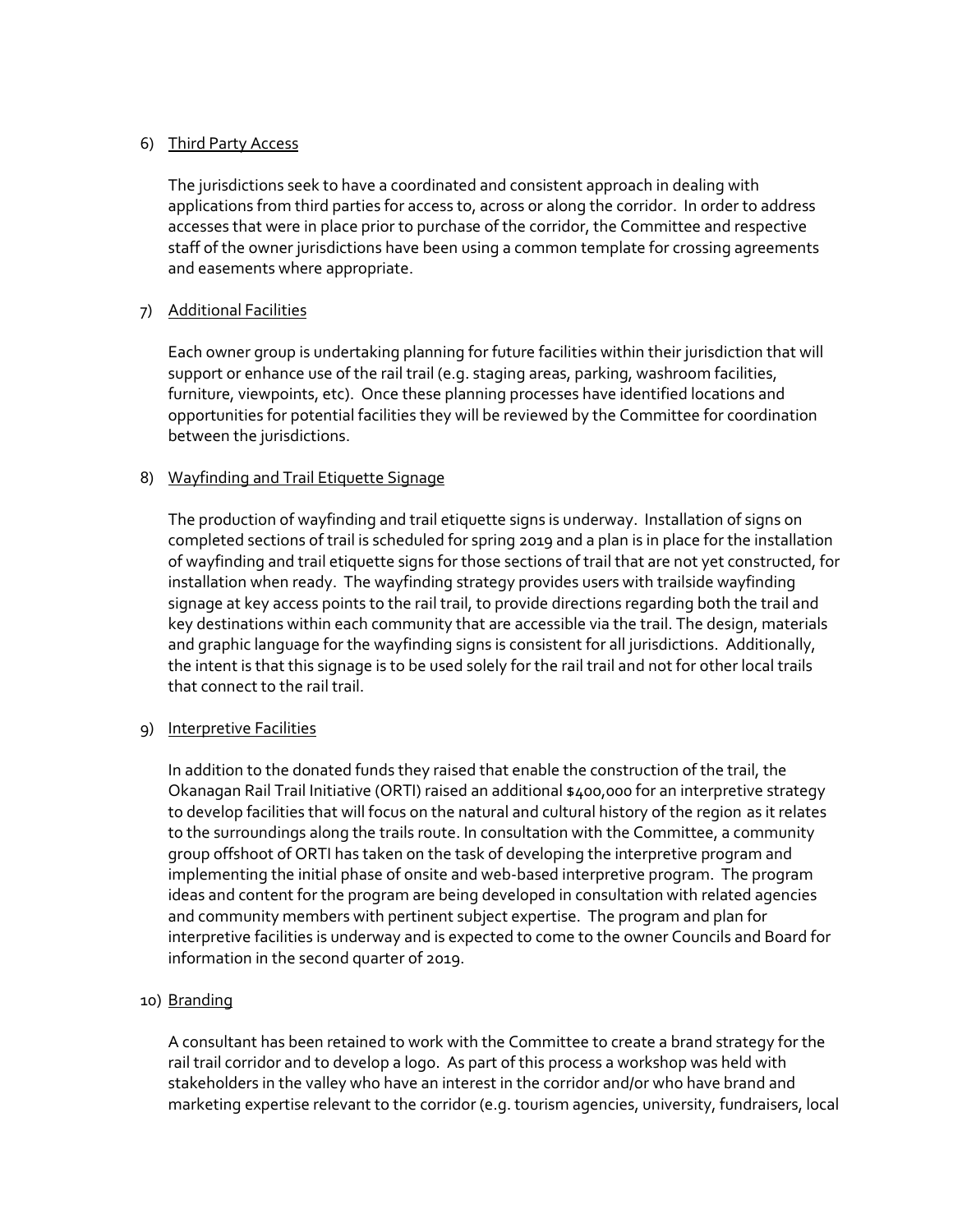governments). The intent is to establish consistency among all owners, partners, stakeholders and users and to create a common understanding for use on communications pieces like signage, brochures and website. The visual identity is an essential part of a planned approach to building the Rail Trail's reputation and raising awareness about its facilities, services and programs. This brand identification program will provide a unified character to create a consistent experience for users.

Attachment A, Brand Identity, outlines the brand strategy and logo attributes. With a confirmed direction, the final design for the logo and guidelines will be developed and this final product will be brought to the Councils/Board in the second quarter of 2019 for information.

### 11) Partnerships (Friends of the Okanagan Rail Trail)

While the community fundraising team that was responsible for raising \$7.8 million in capital funding for the trail has ceased its operation (Okanagan Rail Trail Initiative - ORTI), a spin-off group of members from ORTI is establishing a "friends of" group for the rail trail; Friends of the Okanagan Rail Trail (FORT).

The Committee has worked with FORT to develop a Memorandum of Understanding for this partnership (refer to Attachment B, FORT MOU). The Friends of the Okanagan Rail Trail Society is a registered non-profit society. As it relates to this Memorandum of Understanding the Society's interests are three-fold:

- to support Trail enhancement by fundraising for amenities and improvements;
- to employ a range of communication tools to promote the Trail; and
- to support and facilitate stewardship of the Trail.

## 12) Fundraising

As updated previously, in 2018 the owner jurisdictions (RDNO, Kelowna, Lake Country, Okanagan Indian Band) received a \$1.3 million grant from the New Building Canada Fund from the Federal Government, to be matched with \$4.1 million from donations. The Committee is working out the funding details with Infrastructure Canada and with the Central Okanagan Foundation.

More recently, the owner jurisdictions have partnered on a grant application to Destination BC led by Tourism Kelowna. If successful, Tourism Kelowna's grant to Destination BC would provide \$100,000 of value to the development of a marketing program for the entire corridor. A response to that application is expected by spring 2019.

## **COMMITTEE ADMINISTRATION**

Since its establishment in July 2018, the Okanagan Rail Trail Committee has met monthly to fulfill its responsibilities. In addition to the tasks described above, the Committee was also tasked with certain administrative responsibilities and with reporting regularly to the Councils and Board of the participating jurisdictions. Updates on these items will be provided when they become pertinent to the Committee in fulfilling these responsibilities.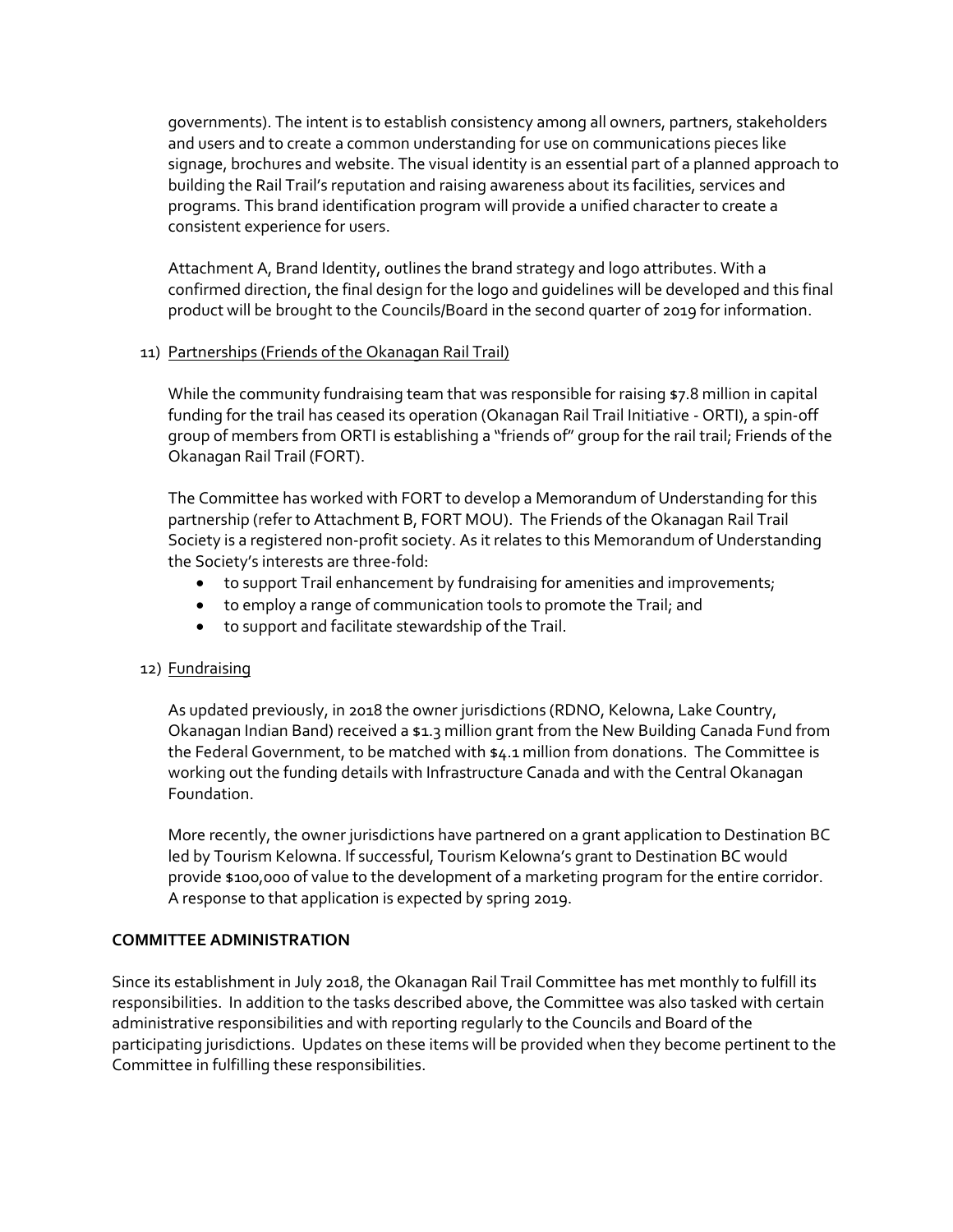#### Committee Chair

Andrew Gibbs, City of Kelowna, chaired the Committee from its inception in July of 2018 to the end of the 2018.

Effective January 2019, the chair of the Committee has been Matt Vader, District of Lake Country.

#### Communication

As chair, Matt Vader will be the primary point of contact for the Committee and for jurisdictions responding to queries and media requests on issues related to the corridor as a whole. As it relates to issues that are geographically limited to land within their own boundaries, each jurisdiction will be responsible for handling communication issues as they arise; keeping the Committee informed as appropriate.

### **OTHER NEWS**

This section of the status report is for the sharing of information that, though it is not a mandated task of the Committee, may be of interest to the elected leaders of the rail trail corridor.

#### Agricultural Land Reserve

Many sections of the rail trail pass through or are beside land designated as Agricultural Land Reserve (ALR). As such, the project applied to the Agricultural Land Commission (ALC) for a change in use, from railway to recreational trail. The ALC approved this in Lake Country and Regional District of North Okanagan, and farm fencing and signage has been installed as a condition of that approval. In Kelowna, the ALC has not provided approval for the 3.3 km section of trail that goes through Eldorado Ranch, between the Kelowna Airport and OKIB IR#7 Duck Lake. The City of Kelowna and ORTC have requested a reconsideration of this decision by the ALC and are in discussion with the ALC and the owners of the ranch in order to secure ALC approval. Construction and public use of this section of rail trail would not happen until after ALC approval is secured.

## External Interest

The rail trail project has garnered the attention of many local government jurisdictions in the province. The ability of a city, a district municipality, a regional district, an Indigenous community and community volunteers to come together to achieve what has been achieved so far, in so short of a time, is unusual in local government. The issue of inter-jurisdictional cooperation can be a challenging one and others have been keen to learn what has been done on the rail trail and, of even greater interest, how it was done. Committee members have presented or been invited to present the Okanagan Rail Trail to several different professional and local government groups to answer just those questions (e.g. BC Parks and Recreation Association, UBC Okanagan, the Land Summit, and the interior chapter of the Consulting Engineers of BC, the Planning Institute of BC and the Canadian Institute of Transportation Engineers). The shared vision, mutual trust and commitment to "get it done" shared by the elected Councils and Board is something that has inspired people from other jurisdictions to re-think how they might address their inter-jurisdictional opportunities and challenges.